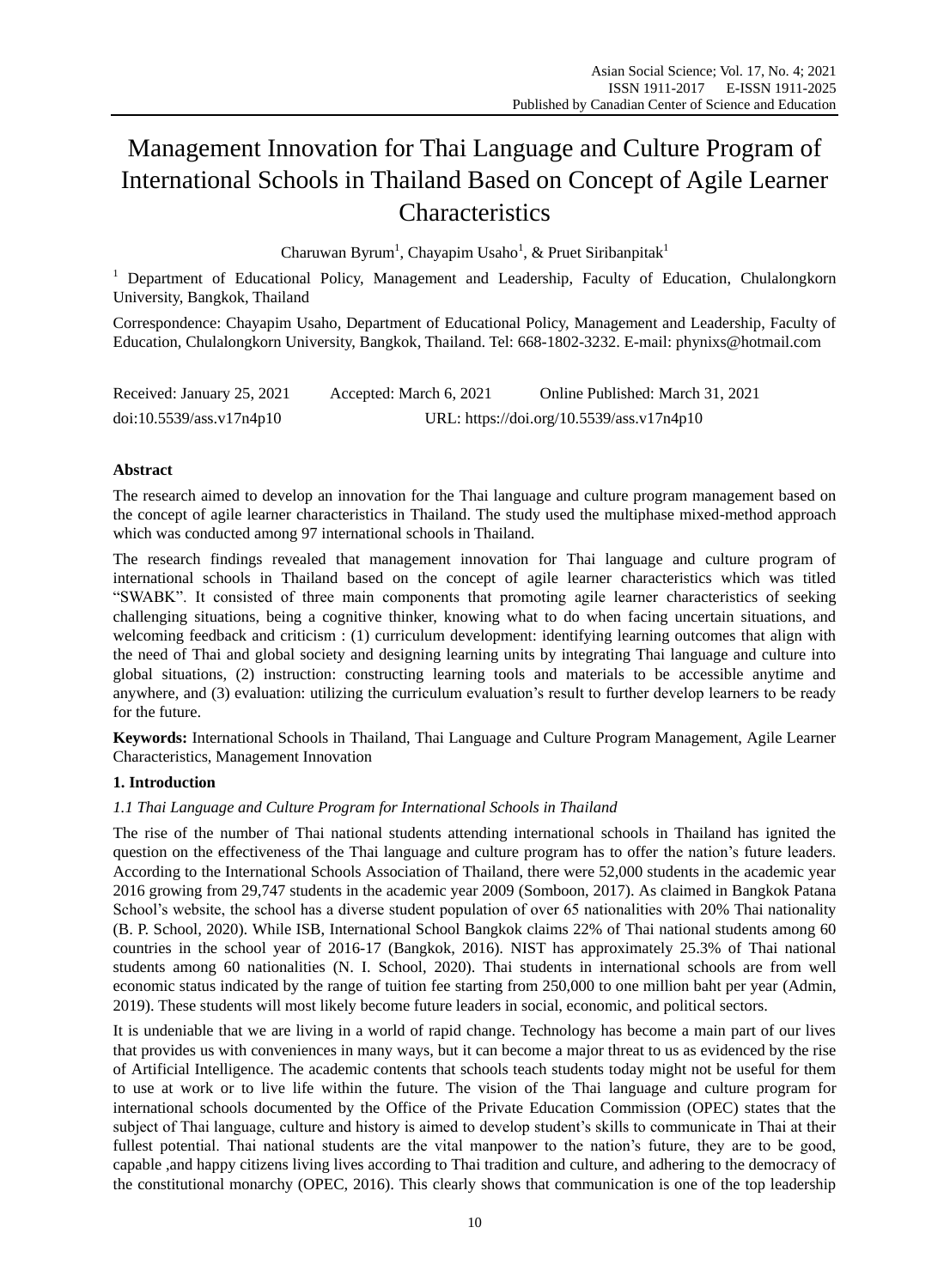skills that leaders should have. A leader must be an effective communicator at all forms (Doyle, 2019). Hattori states that a leader must satisfy three needs of others; communication, connection, and understanding (Hattori, 2015) (p. 63).

Mr. Schleicher, the OECD Director for Education and Skills states that schools can equip students with knowledge, skills, attitudes and values they need to thrive and shape their world (Howells, 2018). In Britain, APPG or All-Party Parliamentary Group for Education held a meeting in May 2017 to discuss "How Well do Schools Prepare Children for their Future?" They see the importance of young people today to be equipped with skills that allow them to be adaptable to changing circumstances. Though basic literacy and numeracy skills are still essential for their success in employment, soft skills, character and resilience are vital skills that are lacking in young people claimed by most employers (Kinahan, 2017). The Mitchell Institute for Education and Health Policy at Victoria University, Australia identifies four possible solutions that education can prepare students to be ready in the future. One of them is to enhance student's capabilities of both streams which are academic knowledge, and the mindsets or characteristics needed to navigate a changing society and economy (Torii & O'Connell, 2017).

What schools need to do to craft future leaders in supporting Thailand's Vision 2037 that indicates Thailand to become "a developed country with security, prosperity and sustainability in accordance with the Sufficiency Economy Philosophy" (Board, 2018). Thailand Education National Plan has adopted the National Strategy indicating that Thai citizens in 2037 are to have the capability to develop the country collaboratively, enable to adapt to the context of future development, be mentally and physically prepared and equipped with analytical and life-long learning skills, be immune to change, be culturally conscious mind and Thai identity, be responsible, be a solid foundation to community, society, and love the country and the monarchy (Education, 2017). Therefore, international schools in Thailand which house these future leaders of the nation bear an important role to provide students with the knowledge and skills needed in the future. These Thai students are surrounded by the international environment, they are and will be growing up in the future of internationality. Therefore, it is vital that the school's Thai language and culture program needs to prepare students to be ready to encounter and handle any future rapid changes in order to live life successfully in both international and Thai contexts.

Teaching and learning Thai in international schools have been a challenge to both teachers and students due to multi-proficiency levels in each class. Most international schools use English as the medium of instruction. The Ministry of Education (MoE, 2007) requires all international schools in Thailand to provide and teach the Thai language and culture class to Thai national students one period of 50 minutes a day and the minimum of five days per week. Thai national students have opportunities to expose to structured Thai literacy for only about 12% of their day, let alone schools that are unable to comply with this requirement. As the result, the majority of Thai national students in international schools show limited abilities in their reading and writing skills. The Thai curriculum used in international schools proves the proclaimed statement. The Thai language, culture and history curriculum revised in 2015 by the Office of the Private Education Commission indicates lower learning expectations compared to the National Thai curriculum used in Thai schools. This could lead to the difficulty in reaching the objectives of the Thai language and culture program mentioned previously.

Many international schools design their own curriculum and self-create the learning materials and textbooks to best serve their student's Thai proficiency. The nature of the student body in Thai classes in international schools is the combination of multi proficiency levels. There are students who begin their early year in international schools, they find learning Thai is too hard, and become demotivated to learn Thai. Also, students who later on decide to transfer from Thai to international schools, they find Thai class is too easy and not challenging enough to keep them engaged. They gradually lose their Thai skills due to being inactive during class. This poses a challenge on instructions and a threat to Thailand's future leaders. Having low Thai language skills and Thai cultural understanding mean that Thai students in international schools are lacking one of the most important skills that leaders must have which is the communication.

#### *1.2 Agile Leaner Characteristics*

In search of preparation for Thai national students in international schools to be ready for a changing world and to motivate them to fully engage in learning Thai have led the focus towards the concept of agile learner characteristics. What is an agile learner? How might it solve mentioned problems? The Cambridge Dictionary defines agile as being able to think quickly and clearly. The Oxford Dictionary defines agile as being able to think and understand quickly. According to Spurgin, agile learners are ready for change and new learning, they are able to use what they know with new knowledge in new situations (Spurgin, 2016). As quoted in Galagan's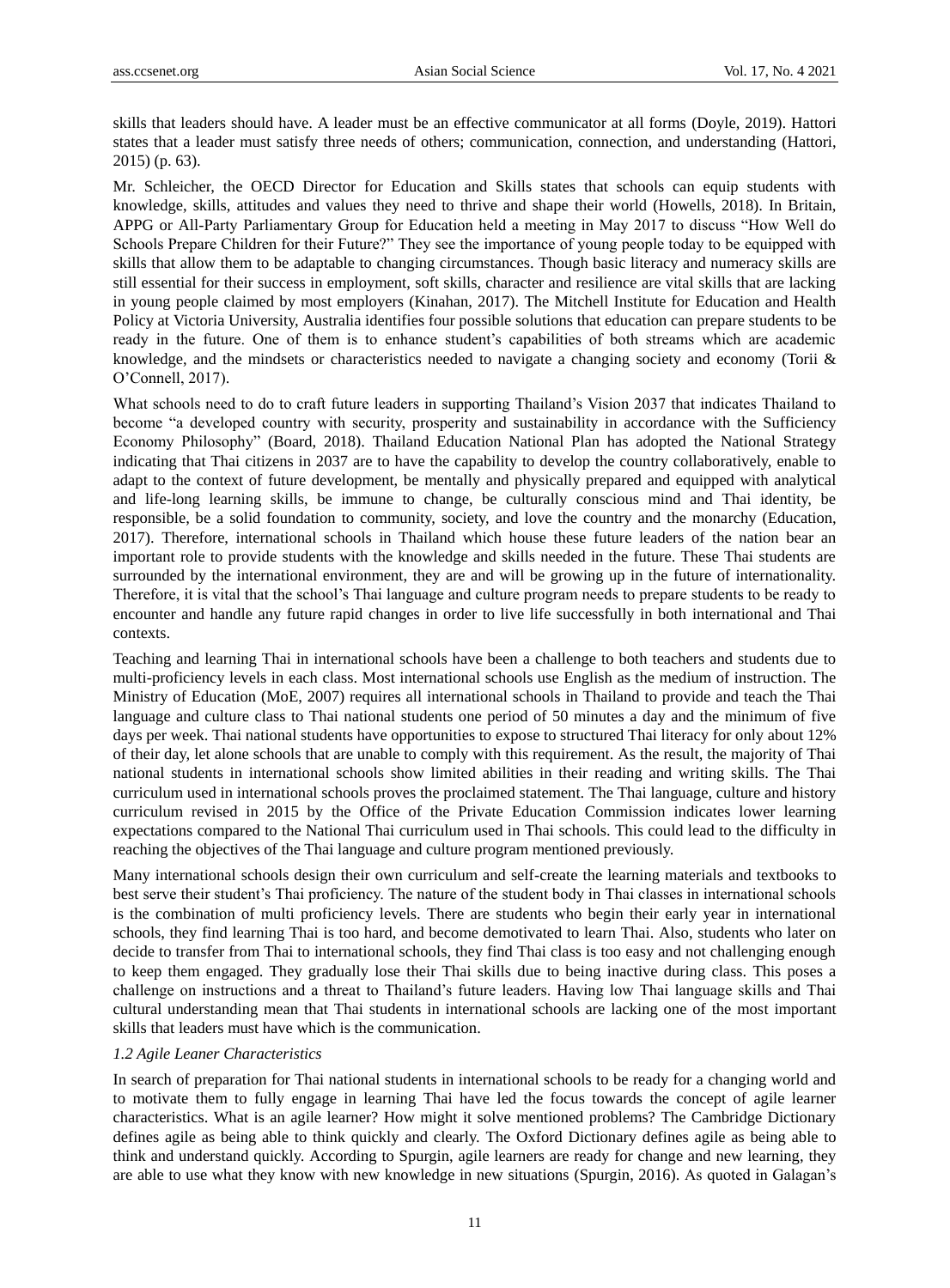article, Korn Ferry which is a leading global leadership, people and organizational advisory firm define "highly agile leaners as those who learn from past experiences and then apply what they learned to new situations, continually acquire new skills. Face new challenges, and perform well under changing conditions and ambiguity" (Galagan, 2015). Agile learners are proactive and always on the lookout to learn. They are engaged and inspired by the learning process. Their interpersonal skill is high and being used effectively. When coming across with any difficulties or problems, agile learners are not afraid to speak up or speak to as many people to gather as much information needed to accumulate all possibilities to solve the problem. They are comfortable being out of their comfort zone and enjoy being in the learning zone where in which sustains their success in the world of rapid changes. As cited in Valcour's article (Valcour, 2015), David Peterson, director of executive coaching and leadership at Google says, "Staying within your comfort zone is a good way to prepare for today, but it's a terrible way to prepare for tomorrow". Agile learners understand that they are capable of changing themselves, behaving intelligently, engaging more effectively in virtuous practice, and successfully addressing difficult problems (Anderson, 2017).

The Thai language and culture program management that emphasizes on instilling agile learner characteristics in today's students would enhance the level of motivation in learning Thai and also prepare students to become quality Thai citizen who live lives successfully in global and Thai context.

## *1.3 Research Questions*

- 1. What are the conceptual frameworks of the Thai Language and Culture Program Management for International Schools in Thailand and the Agile Learner Characteristics?
- 2. What are the needs to develop the management innovation for the Thai Language and Culture Program Management for International Schools in Thailand based on the concept of agile learner characteristics?
- 3. What does the management innovation for the Thai Language and Culture Program Management for International Schools in Thailand based on the concept of agile learner characteristics look like?

## **2. Research Methodology**

- 1. The research used a multiphase mixed method design of quantitative and qualitative analysis comprised of three stages.
- 2. Research process comprises of three stages.

| Objectives                                                                                                                                                              | Process                                                                                                                                                                                                                                                                                                                                                        | Participant /<br>Sampling $/$<br>Population                                                                       | Instruments     | Data Analysis                    | Result                                                                                                    |
|-------------------------------------------------------------------------------------------------------------------------------------------------------------------------|----------------------------------------------------------------------------------------------------------------------------------------------------------------------------------------------------------------------------------------------------------------------------------------------------------------------------------------------------------------|-------------------------------------------------------------------------------------------------------------------|-----------------|----------------------------------|-----------------------------------------------------------------------------------------------------------|
| To<br>study<br>1.<br>conceptual<br>framework<br>of<br>Thai language &<br>culture<br>program<br>for<br>management<br>international<br>schools<br>in<br>Thailand, & agile | Stage One: To study, synthesize, and evaluate the conceptual framework of the Thai language and<br>culture program management for international schools in Thailand, agile learner characteristics, and<br>innovation development<br>Study related<br>1.1<br>&<br>literature<br>researches to Thai<br>language $\&$ culture<br>program<br>management,<br>agile | Related literature<br>& researches to<br>Thai language $\&$<br>culture program<br>management,<br>agile<br>learner | Synthesis table | Content<br>Analysis<br>Frequency | Draft<br>of<br>the<br>conceptual<br>framework<br>for<br>Thai<br>the<br>&<br>language<br>culture program   |
| learner<br>characteristics                                                                                                                                              | learner<br>&<br>characteristics.<br>innovation<br>development<br>1.2<br>Synthesize<br>concepts related to<br>Thai language<br>$\alpha$<br>culture<br>program<br>management,<br>agile<br>learner<br>characteristics.<br>&<br>innovation<br>development                                                                                                          | characteristics, &<br>innovation<br>development                                                                   |                 |                                  | management<br>Draft<br>of<br>the<br>conceptual<br>framework<br>for<br>agile<br>learner<br>characteristics |

#### Table 1. Research Process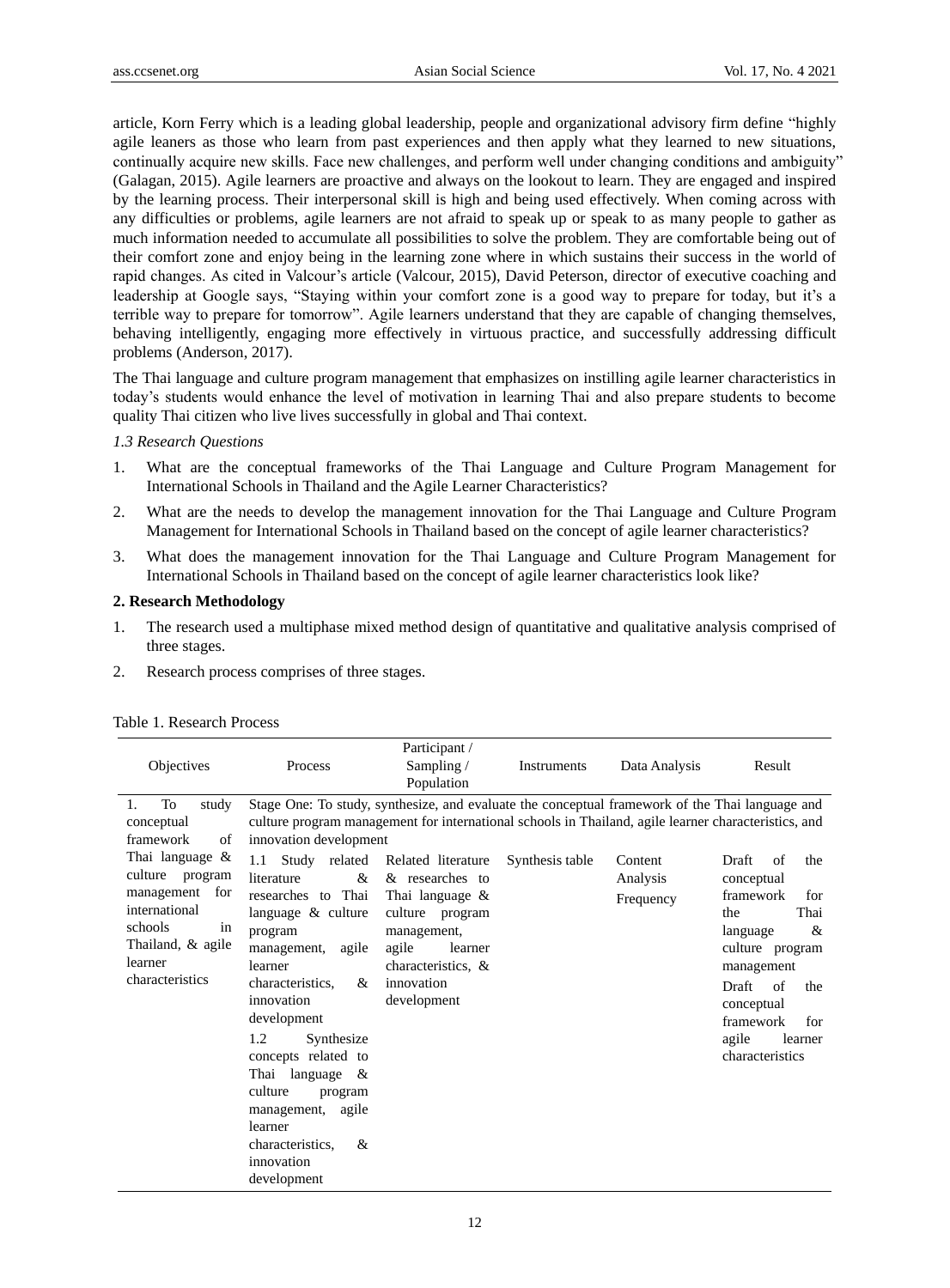$\overline{\phantom{0}}$ 

|                                                                                                               | 1.3<br>Evaluate<br>the<br>conceptual<br>framework for this<br>study                                                                                                                                     | Five specialists in<br>of<br>the<br>areas<br>educational<br>management,<br>agile<br>learner<br>characteristics.<br>innovation<br>development                       | Conceptual<br>framework<br>evaluation form                                                                                                                         | Frequency<br>&<br>Percentage                   | Revised<br>conceptual<br>framework<br>for<br>Thai language $\&$<br>culture<br>management,<br>agile<br>learner<br>characteristics &<br>innovation<br>development                                                                               |
|---------------------------------------------------------------------------------------------------------------|---------------------------------------------------------------------------------------------------------------------------------------------------------------------------------------------------------|--------------------------------------------------------------------------------------------------------------------------------------------------------------------|--------------------------------------------------------------------------------------------------------------------------------------------------------------------|------------------------------------------------|-----------------------------------------------------------------------------------------------------------------------------------------------------------------------------------------------------------------------------------------------|
| 2. To study the<br>needs to develop                                                                           | Stage Two: Preliminary study the current and the desirable states, and analyze needs to develop the<br>Thai language & culture program management based on the concept of agile learner characteristics |                                                                                                                                                                    |                                                                                                                                                                    |                                                |                                                                                                                                                                                                                                               |
| the Thai language                                                                                             | (The process of management innovation development, Phase 1: Define needs for innovation)                                                                                                                |                                                                                                                                                                    |                                                                                                                                                                    |                                                |                                                                                                                                                                                                                                               |
| culture<br>&<br>program<br>management<br>based<br>the<br>on<br>concept of agile<br>learner<br>characteristics | 2.1<br>Draft<br>the<br>questionnaire                                                                                                                                                                    | Revised<br>conceptual<br>framework<br>for<br>Thai language &<br>culture<br>management,<br>agile<br>learner<br>characteristics.<br>innovation<br>and<br>development | Questionnaire<br>Structure                                                                                                                                         | Content<br>analysis                            | Draft<br>the<br>questionnaire to<br>study the current<br>&<br>desirable<br>states of the Thai<br>language<br>&<br>culture program<br>management<br>based<br>on<br>the<br>concept of agile<br>learner<br>characteristics                       |
|                                                                                                               | 2.2 Evaluate validity<br>of the questionnaire                                                                                                                                                           | 5 professionals in<br>the<br>areas<br>of<br>educational<br>management,<br>agile learner, &<br>research                                                             | <b>Ouestionnaire</b><br>evaluation form                                                                                                                            | <b>IOC</b> Analysis                            | of<br>Draft<br>the<br>validated<br>questionnaire to<br>study current &<br>desirable<br>states<br>the<br>Thai<br>for<br>language<br>&<br>culture program<br>management<br>based<br>on<br>the<br>concept of agile<br>learner<br>characteristics |
|                                                                                                               | 2.3<br>Try<br>the<br>out<br>questionnaire for its<br>reliability                                                                                                                                        | Administrators &<br>Thai teachers of<br>international<br>schools that are<br>not the sample<br>group                                                               | The<br>questionnaires<br>with the IOC<br>more that 0.70                                                                                                            | Validity<br>Analysis                           | The<br>complete<br>questionnaire to<br>study current &<br>desirable<br>states<br>for<br>the<br>Thai<br>language<br>&<br>culture program<br>management<br>based<br>${\rm on}$<br>the<br>concept of agile<br>learner<br>characteristics         |
|                                                                                                               | 2.4 To study current<br>& desirable states                                                                                                                                                              | Thai<br>administrators &<br>Thai teachers of<br>international<br>97<br>schools<br>in<br>Thailand                                                                   | Questionnaire<br>to study current<br>desirable<br>&<br>states of the<br>Thai language<br>&<br>culture<br>program<br>management<br>based on the<br>concept of agile | Mean<br>&<br>Standard<br>deviation<br>analysis | The current $\&$<br>desirable states                                                                                                                                                                                                          |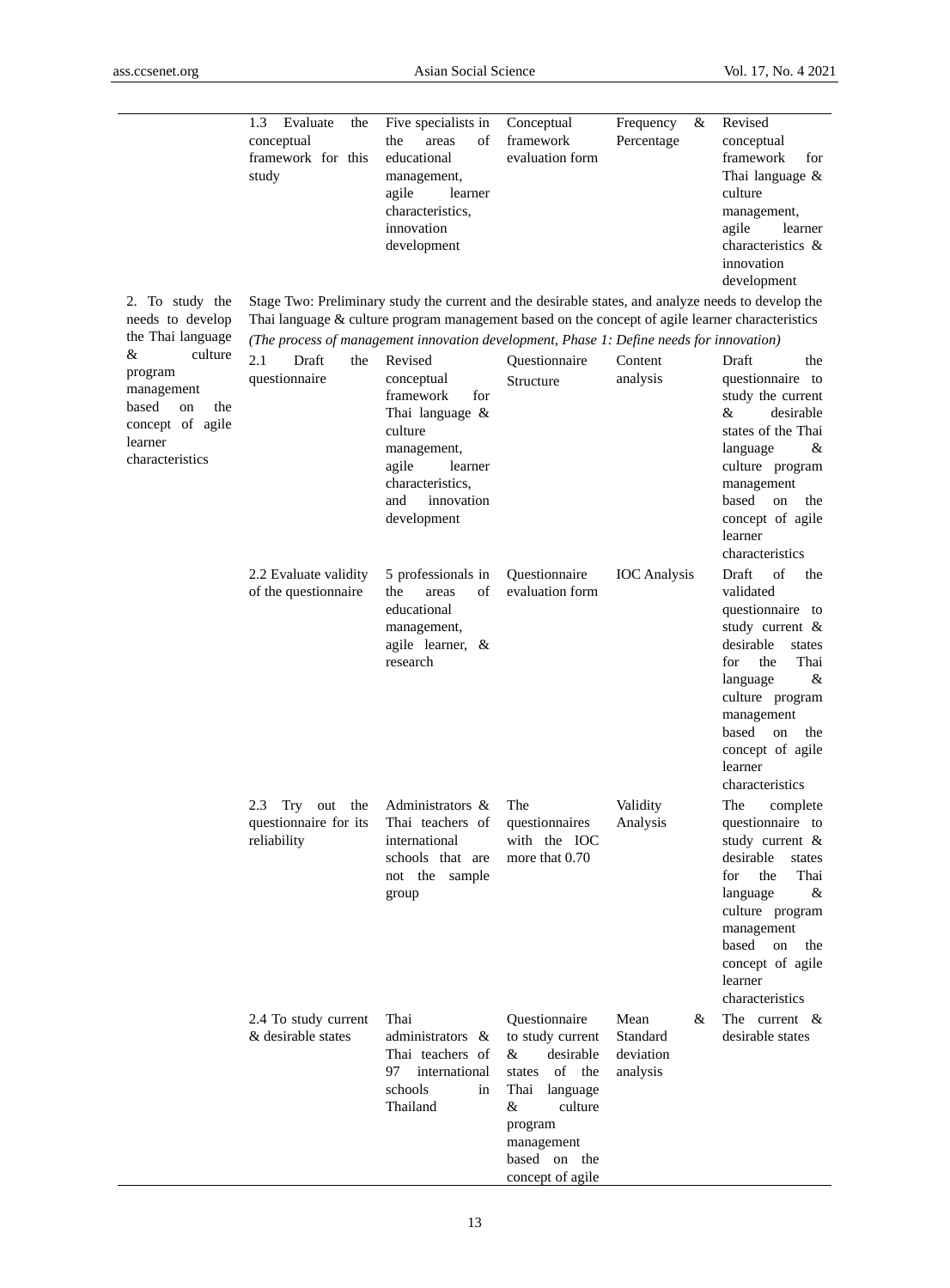$\overline{\phantom{a}}$ 

|                   |                                                                                       |                                         | learner<br>characteristics     |                                                                         |                                                                                                                                                       |
|-------------------|---------------------------------------------------------------------------------------|-----------------------------------------|--------------------------------|-------------------------------------------------------------------------|-------------------------------------------------------------------------------------------------------------------------------------------------------|
|                   | 2.5 Need Analysis                                                                     | current $\&$<br>The<br>desirable states | $\text{PNI}_{\text{Modified}}$ | 1.Need<br>via<br>analysis<br>$PMI_{Modified}$<br>2. Prioritize<br>needs | Needs<br>for the<br>Thai<br>language<br>culture<br>&<br>program<br>management<br>based<br>the<br>on<br>concept of agile<br>learner<br>characteristics |
| 3. To develop the | Stage Three: Develop management innovation for the Thai language $\&$ culture program |                                         |                                |                                                                         |                                                                                                                                                       |

Stage Three: Develop management innovation for the Thai language & culture program management based on the concept of agile learner characteristics

*(The process of management innovation development, Phase 2: Discover ideas to formulate innovation, Phase 3: Develop innovation, and Phase 4: Demonstrate feasibility)*

| m<br>al<br>in<br>эd<br>of<br>er | 3.1Draft<br>the<br>management<br>innovation for the<br>Thai language<br>&<br>culture<br>program<br>based<br>the<br>on<br>of<br>agile<br>concept<br>learner<br>characteristics<br>3.2Develop<br>management<br>innovation for the<br>Thai language<br>& | 1. Literature<br>&<br>researches of best<br>practices related<br>to the program<br>and the concept<br>of agile learner<br>characteristics<br>2.The<br>analysis<br>result<br>of<br>the<br>&<br>current<br>desirable<br>states.<br>and needs<br>Experts<br>9<br>&<br>stakeholders<br>in<br>the areas of Thai<br>&<br>language | Synthesis table<br>1 <sup>st</sup> Draft of the<br>management<br>innovation for<br>Thai<br>the                                                                                                                                                                                                     | Content<br>analysis<br>Content<br>analysis                                | $1st$ draft of the<br>management<br>innovation<br>for<br>Thai<br>the<br>language<br>&<br>culture program<br>of<br>international<br>schools<br>in<br>Thailand based<br>on the concept of<br>agile<br>learner<br>characteristics<br>2 <sup>nd</sup> Draft of the<br>management<br>innovation<br>for<br>Thai<br>the                                                         |
|---------------------------------|-------------------------------------------------------------------------------------------------------------------------------------------------------------------------------------------------------------------------------------------------------|-----------------------------------------------------------------------------------------------------------------------------------------------------------------------------------------------------------------------------------------------------------------------------------------------------------------------------|----------------------------------------------------------------------------------------------------------------------------------------------------------------------------------------------------------------------------------------------------------------------------------------------------|---------------------------------------------------------------------------|--------------------------------------------------------------------------------------------------------------------------------------------------------------------------------------------------------------------------------------------------------------------------------------------------------------------------------------------------------------------------|
|                                 | culture<br>program<br>management based<br>on the concept of<br>agile<br>learner<br>characteristics<br>(The<br>process<br>οf<br>management<br>innovation, Phase 3:<br>Develop innovation)                                                              | culture program<br>management,<br>agile learners, &<br>innovation<br>development                                                                                                                                                                                                                                            | &<br>language<br>culture program<br>for<br>international<br>schools<br>in<br>Thailand based<br>on the concept<br>of agile learner<br>characteristic                                                                                                                                                |                                                                           | &<br>language<br>culture program<br>for international<br>schools<br>in<br>Thailand<br>based<br>on the concept of<br>agile<br>learner<br>characteristics                                                                                                                                                                                                                  |
|                                 | 3.3<br>Evaluate<br>of<br>feasibility<br>the<br>innovation<br>by<br>individuals<br>(The<br>process<br>οf<br>management<br>innovation<br>development, Phase<br>4:<br>Demonstrate<br>feasibility)                                                        | 15<br>Stakeholders<br><b>or</b><br>innovation<br>users                                                                                                                                                                                                                                                                      | $1.2nd$ Draft of<br>the<br>management<br>innovation for<br>Thai<br>the<br>&<br>language<br>culture program<br>of international<br>schools<br>in<br>Thailand based<br>on the concept<br>of agile learner<br>characteristics<br>2. The form to<br>evaluate<br>feasibility<br>of<br>the<br>management | 1.Mean<br>&<br>Standard<br>deviation<br>analysis<br>2.Content<br>analysis | 1. The feasibility<br>analysis<br>result<br>for the 2 <sup>nd</sup> Draft<br>of<br>the<br>management<br>innovation<br>for<br>Thai<br>the<br>&<br>language<br>culture program<br>of<br>international<br>schools<br>in<br>Thailand based<br>on the concept of<br>agile<br>learner<br>characteristics 2.<br>Completed draft<br>of<br>the<br>management<br>innovation<br>for |

culture program of internation schools Thailand base on the concept agile learne characteristics

management innovation for the Thai language &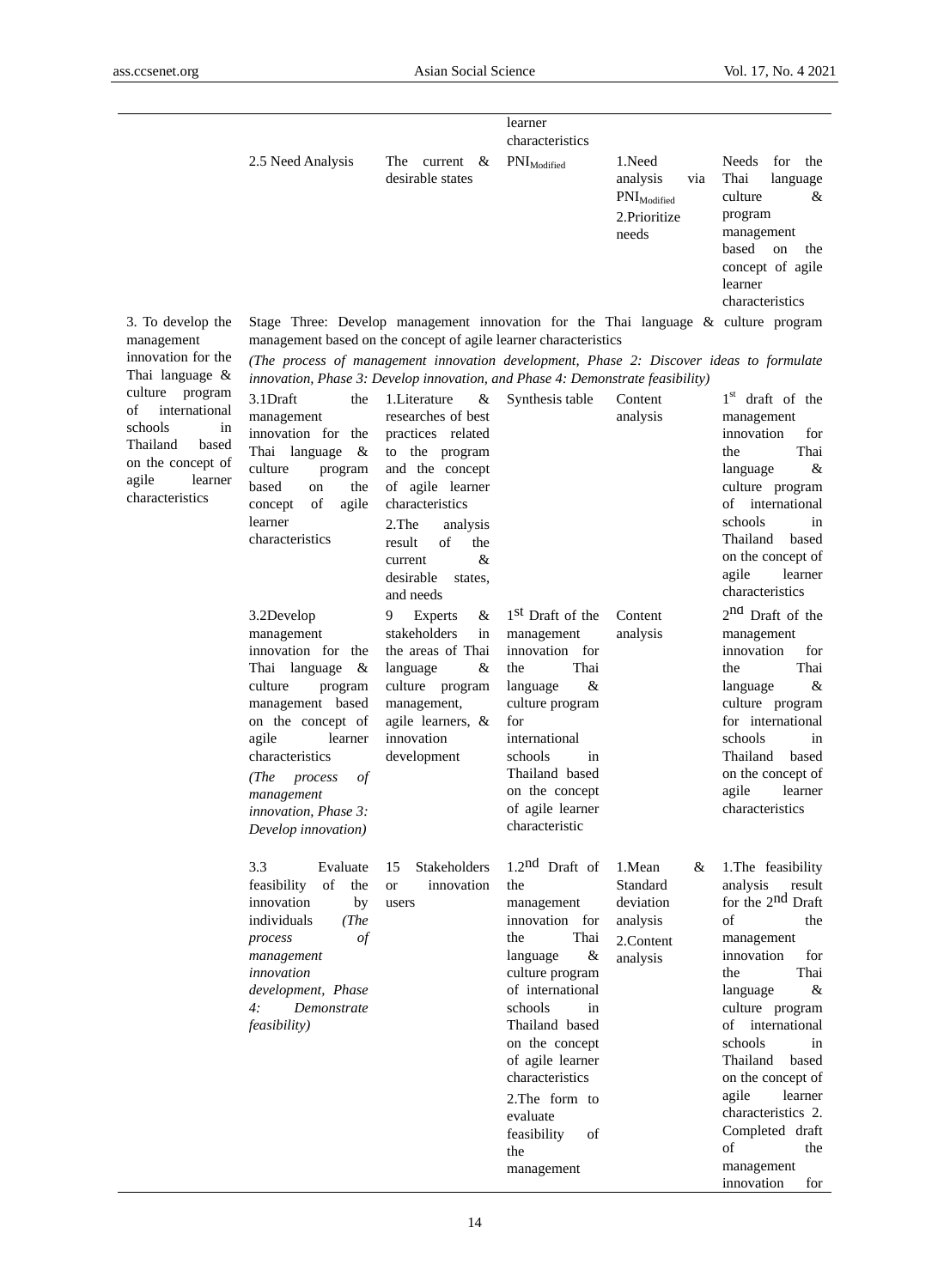| innovation | Thai<br>the          |
|------------|----------------------|
|            | $\alpha$<br>language |
|            | culture program      |
|            | of international     |
|            | $\sin$<br>schools    |
|            | Thailand based       |
|            | on the concept of    |
|            | agile learner        |
|            | characteristics      |

### **3. Results**

The analysis result is presented in narrative along with tables describing frequency distribution, percentage, means, standard deviation (S.D.) and PNImodified index. The content analysis was used on the qualitative study. The results of data analysis are presented as follows.

*3.1 The conceptual framework for the Thai language and culture program management, agile learner characteristics, and innovation development*



of International Schools in Thailand Based on the Concept of Agile Learner Characteristics

Figure 1. The completed conceptual framework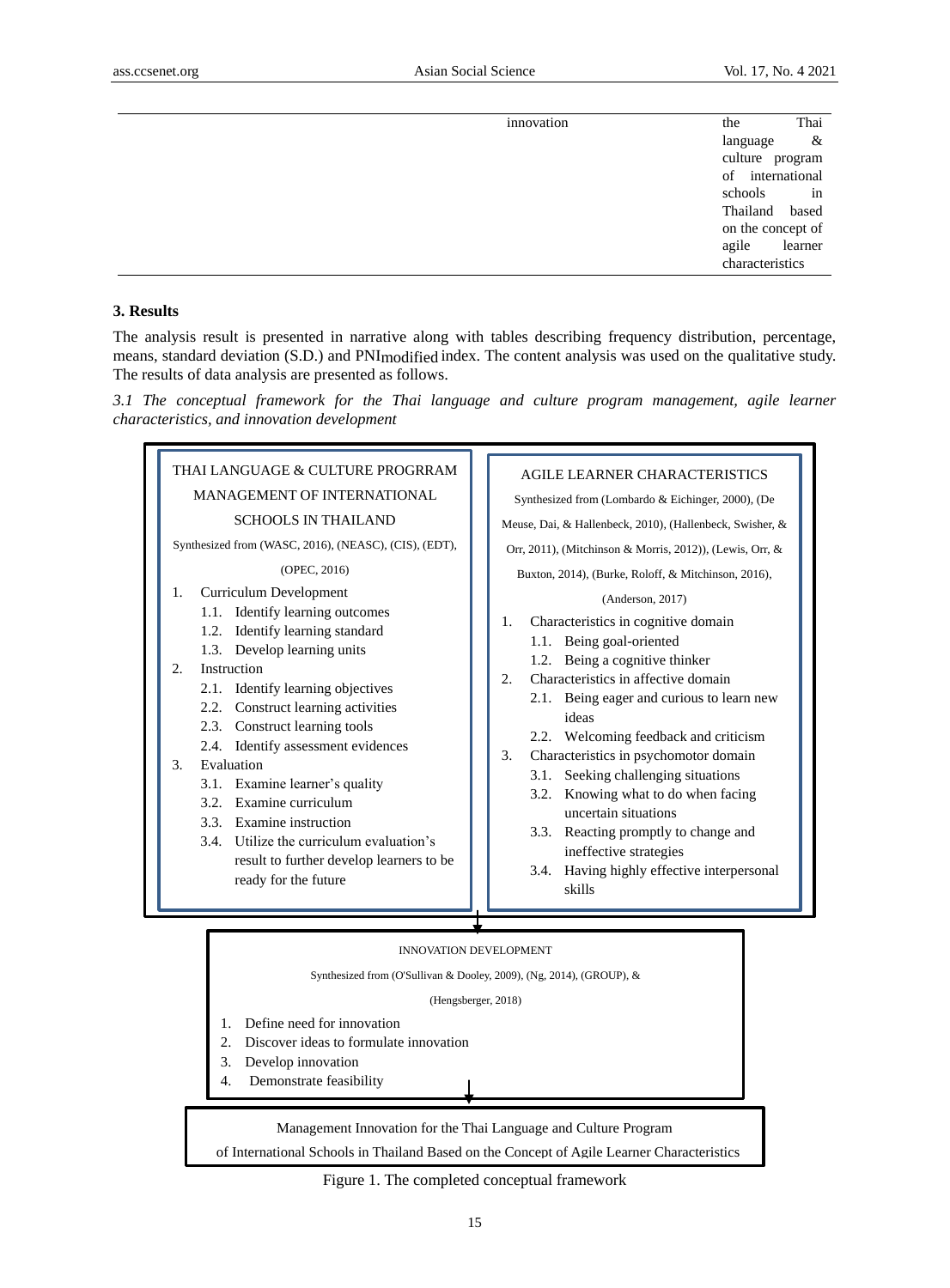*3.2 Current and desirable states, and need analysis to develop management innovation for the Thai language and culture program management based on the concept of agile learner characteristics (The process of management innovation development, Phase 1: Define needs for innovation)*

|                                              |      | Current state |      |       |      | Desirable state |         |              | Need                                                                            |                             |
|----------------------------------------------|------|---------------|------|-------|------|-----------------|---------|--------------|---------------------------------------------------------------------------------|-----------------------------|
| Thai Language and Culture Program Management | X    | S.D.          |      | Order | X    | S.D.            | Φ       | <b>Irder</b> | $\ensuremath{\mathrm{PM}\xspace}$<br>LM $\ensuremath{\mathrm{modified}\xspace}$ | Order                       |
| 1. Curriculum Development                    | 3.61 | 0.77          | high | 3     | 4.51 | 0.65            | highest | 2            | 0.249                                                                           |                             |
| 2. Instruction                               | 3.64 | 0.73          | high | 2     | 4.53 | 0.67            | highest | 1            | 0.245                                                                           | $\mathcal{D}_{\mathcal{L}}$ |
| 3. Evaluation                                | 3.65 | 0.77          | high |       | 4.49 | 0.70            | high    | 3            | 0.230                                                                           | 3                           |
| <b>TOTAL</b>                                 | 3.63 | 0.76          | high |       | 4.51 | 0.67            | highest |              |                                                                                 |                             |

Table 2. Overall current and desirable states, and need prioritization

The Table 2 shows the overall current state of the Thai language and culture program management according to the concept of agile learner characteristics at the high level ( $x = 3.63$ , S.D. = 0.76). Considering each factor finds that the evaluation has the highest average score at the high level (x = 3.65, S.D. = 0.77), following with the instruction at the high level  $(x = 3.64, S.D. = 0.73)$ , and the curriculum development with the lowest average score at the high level (x = 3.61, S.D. = 0.77). The element of evaluation shows that examining learner's quality according to indicated learning outcomes has the highest average score at the high level  $(X = 3.69, S.D. = 0.74)$ . The characteristics in the cognitive domain show the highest average score at the high level  $(X = 3.73, S.D. =$ 0.70), following with the characteristics in the cognitive and the psychomotor domain at the same high level (X  $= 3.69$ , S.D.  $= 0.75$ ). The element of instruction shows that identifying learning objectives aligning with learning outcomes has the highest average score at the high level  $(X = 3.71, S.D. = 0.72)$ . The characteristics in affective domain show the highest average score at the high level  $(X = 3.75, S.D. = 0.72)$ , following with the characteristics in the cognitive domain at the high level  $(X = 3.74, S.D. = 0.72)$ , and the characteristics in the psychomotor domain at the high level  $(X = 3.67, S.D. = 0.74)$ . The element of curriculum development shows that designing learning units by integrating Thai language and culture into global situation has the highest average score at the high level  $(X = 3.62, S.D. = 0.78)$ .

The overall desired state of the Thai language and culture program management according to the concept of agile learner characteristics is at the highest level (x =4.51, S.D. = 0.67). Considering each factor finds that the instruction has the highest average score of the desired state at the highest level (x =4.53, S.D. = 0.67), following with the curriculum development at the highest level (x = 3.51, S.D. = 0.65), and the evaluation with the lowest average score at the high level (x =4.49, S.D. = 0.70). The element of instruction shows that identifying learning objectives aligning with learning outcomes has the highest average score at the highest level  $(X = 4.59, S.D. =$ 0.59). The characteristics in the cognitive domain show the highest average score at the highest level  $(X = 4.61,$ S.D. = 0.58), following with the characteristics in the affective domain at the highest level  $(X = 4.60, S.D. =$ 0.58), and the characteristics in the psychomotor domain at the highest level  $(X = 4.57, S.D. = 0.59)$ . The element of curriculum development shows that designing learning units by integrating Thai language and culture into global situation has the highest average score at the highest level  $(X = 4.52, S.D. = 0.66)$ . The characteristics in cognitive domain show the highest average score at the high level  $(X = 4.54, S.D. = 0.67)$ , following with the characteristics in psychomotor domain at the high level  $(X = 4.52, S.D. = 0.65)$ , and the characteristics in the affective domain at the high level  $(X = 4.51, S.D. = 0.67)$ . The element of evaluation shows that examining learner's quality according to indicated learning outcomes has the highest average score at the highest level  $(X =$ 4.52, S.D. = 0.67). The characteristics in the affective domain show the highest average score at the highest level  $(X = 4.57, S.D. = 0.59)$ , following with the characteristics in the psychomotor domain at the highest level  $(X = 1.57, S.D. = 0.59)$ 4.53, S.D.  $= 0.68$ )], and the characteristics in the cognitive domain at the high level  $(X = 4.46, S.D. = 0.71)$ .

The need analysis indicates that the curriculum development is needed to be further developed with the highest  $PNI_{modified} = 0.249$ . The second highest is the instruction with the  $PNI_{modified} = 0.245$ , and the evaluation comes in last with the PNI<sub>modified</sub>  $= 0.230$ . In the element of curriculum development shows that identifying learning outcomes aligning with the need of Thai and global society of characteristics in psychomotor domain is needed to be further developed with the highest PNImodified = 0.249. Furthermore, designing learning units by integrating Thai language and culture into global situation of characteristics in cognitive domain is also needed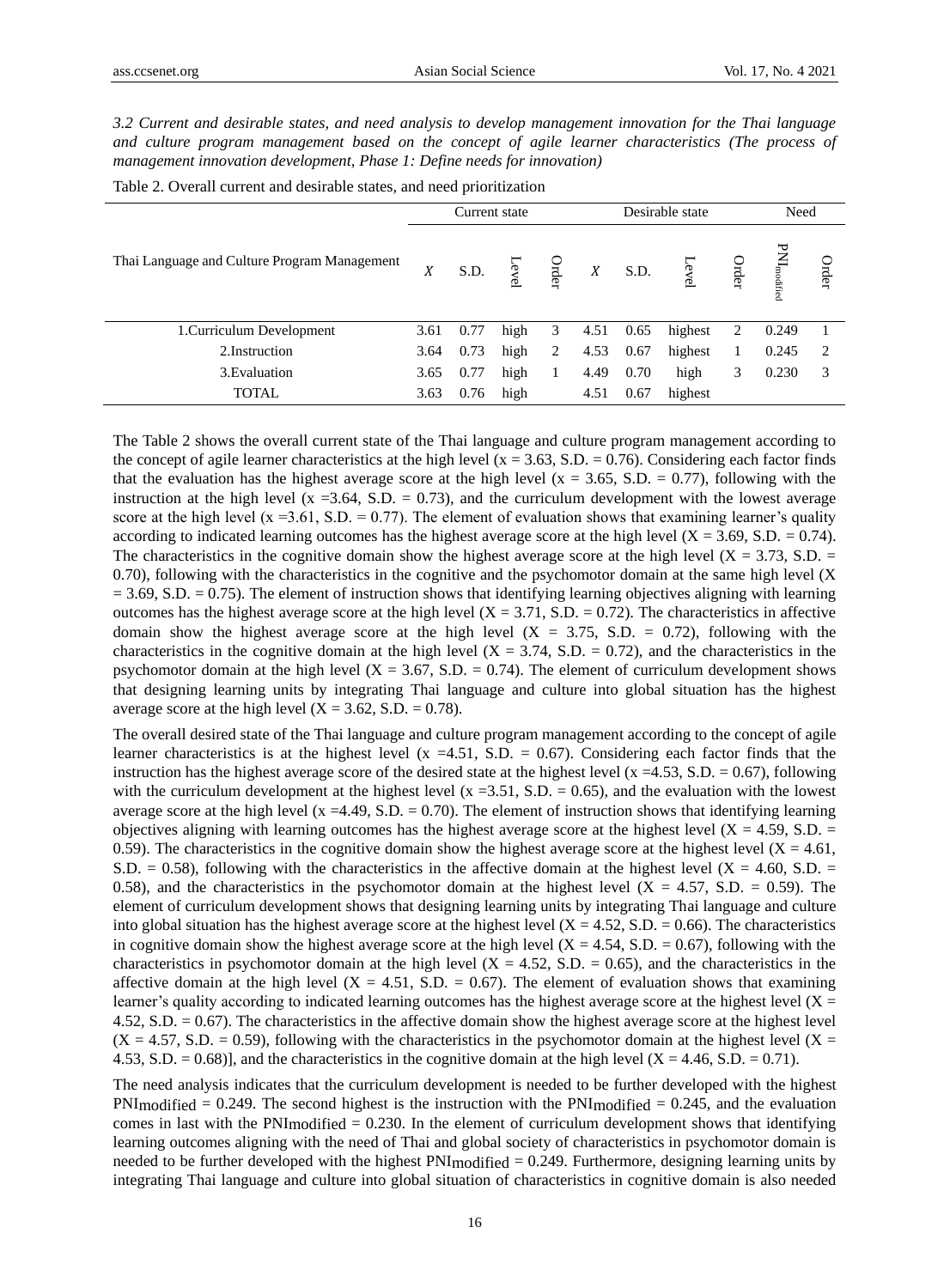to be further developed with the same highest  $PNImodified = 0.249$ . Identifying learning standard basing on proficiency shows the lowest PNI $_{modified}$  = 0.247. In the element of instruction shows that constructing learning tools and materials to be accessible anytime and anywhere with the characteristics in the cognitive and the affective domains are needed to be further developed with the same highest PNImodified = 0.265. The characteristics in the psychomotor domain shows the lowest PNImodified = 0.258. In the element of evaluation shows the highest PNImodified = 0.242 on utilizing the curriculum evaluation's result to further develop learners to be ready for the future with the characteristics in the cognitive domain (PNI $modified = 0.253$ ) that is needed to be further developed.

*3.3 Management innovation for the Thai language and culture program of international schools in Thailand based on the concept of agile learner characteristics (The process of management innovation development, Phase 2: Discover ideas to formulate innovation, Phase 3: Develop innovation, and Phase 4: Demonstrate feasibility)*

This research is conducted under the process of management innovation development phase 1 which is to define needs for innovation by studying current and desirable states of the Thai language and culture program management based on the concept of agile learner characteristics. Then the need analysis is conducted to define needs which are brought into phase 2 to discover ideas to formulate innovation. Literature reviews, content analysis of feedbacks from open-ended questions, and best practices are studied and later to formulate the first draft of the innovation. The focus- group of nine experts and stakeholders is conducted to obtain suggestions and to move along to phase 3 which is to develop innovation. The first draft of innovation is adjusted according to the expert and stakeholder's inputs and resulted in the second draft of innovation. The second draft of the innovation is to evaluate its suitability and possibility by 15 stakeholders or innovation users individually.

| Innovation                | Define Needs                                                                                                                                                                                                                                                                                                                                                                                                                                                                                                                                                                                                                                                                                                                                                  | Discover new ideas to formulate innovation                                                                                                                                                                                                                                                                                                                                                                                                                                                                                                                                                                                                                                                                 |
|---------------------------|---------------------------------------------------------------------------------------------------------------------------------------------------------------------------------------------------------------------------------------------------------------------------------------------------------------------------------------------------------------------------------------------------------------------------------------------------------------------------------------------------------------------------------------------------------------------------------------------------------------------------------------------------------------------------------------------------------------------------------------------------------------|------------------------------------------------------------------------------------------------------------------------------------------------------------------------------------------------------------------------------------------------------------------------------------------------------------------------------------------------------------------------------------------------------------------------------------------------------------------------------------------------------------------------------------------------------------------------------------------------------------------------------------------------------------------------------------------------------------|
| Development               | (Phase 1)                                                                                                                                                                                                                                                                                                                                                                                                                                                                                                                                                                                                                                                                                                                                                     | (Phase 2)                                                                                                                                                                                                                                                                                                                                                                                                                                                                                                                                                                                                                                                                                                  |
| Curriculum<br>Development | From the analysis of current and desirable<br>states of Thai language and culture program for<br>international schools in Thailand based on the<br>concept of agile learner characteristics found<br>the highest need in curriculum development as<br>follows.<br>Identifying learning outcomes that align with<br>the need of Thai and global society which<br>promotes the characteristics of seeking<br>challenging situation and knowing what to do<br>when facing uncertain situations.<br>Designing learning units by integrating Thai<br>language and culture into global situations and<br>promoting the characteristic of seeking<br>challenging situation, being a cognitive thinker<br>and knowing what to do when facing uncertain<br>situations. | Literature and researches of best practices in the<br>area of new way for curriculum development had<br>been conducted and found the following.<br>Project-based curriculum is a student-centered<br>pedagogy<br>that students acquire a deeper<br>through active<br>knowledge<br>exploration<br><sub>of</sub><br>real-world challenges and problems.<br>Curriculum is interdisciplinary. Thai subject is<br>integrated to global context.<br>Curriculum promotes characteristics of seeking<br>challenging situations, being a cognitive thinker<br>and knowing what to do when facing uncertain<br>situations.<br>Curriculum promotes problem finding to enhance<br>intellectual and imaginative vision. |
| Instruction               | From the analysis of current and desirable<br>states of Thai language and culture program for<br>international schools in Thailand based on the<br>concept of agile learner characteristics found<br>the highest need in instruction as followed.<br>Constructing learning tools and materials to be<br>accessible anytime and anywhere with the<br>seeking<br>characteristics<br>of<br>challenging<br>situation, being a cognitive thinker and<br>knowing what to do when facing uncertain<br>situations.                                                                                                                                                                                                                                                    | Literature and researches of best practices in the<br>area of new way for instruction had been<br>conducted and found the following.<br>1. Learners have opportunities to interact with<br>what they are learning or content, with peers or<br>classmates, with teacher, and with community to<br>practice cognitive thinking skills, collaborative<br>skills, and taking or giving criticisms via<br>project-based learning.<br>2. Learning is personalized to meet individual<br>interests and needs. Instruction is designed to<br>support learner's voice and choice.<br>3. Technology enables personalized pathways for<br>student learning through active and collaborative                          |

Table 3. Analysis and synthesis to formulate innovation for the Thai language and culture program management based on the concept of agile learner characteristics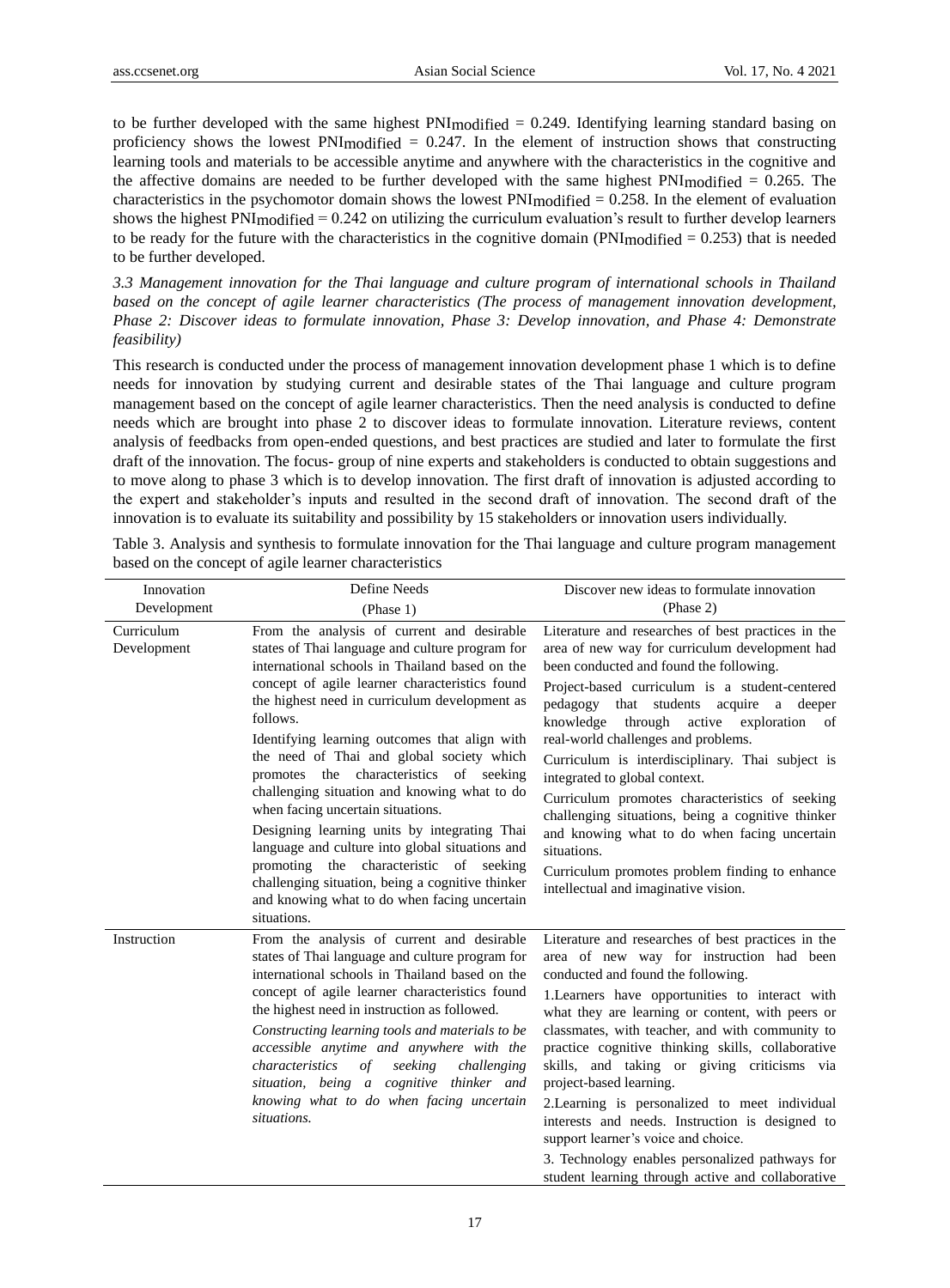|            |                                                                                                                                                                                                                                                                                                                                                                                                                                                                                                                     | learning activities. Technology offers anywhere,<br>anytime learning opportunities. Technology<br>provides pathway for learner's interaction with<br>content, peers, teachers, and community.                                                                                                                                                                                                                             |
|------------|---------------------------------------------------------------------------------------------------------------------------------------------------------------------------------------------------------------------------------------------------------------------------------------------------------------------------------------------------------------------------------------------------------------------------------------------------------------------------------------------------------------------|---------------------------------------------------------------------------------------------------------------------------------------------------------------------------------------------------------------------------------------------------------------------------------------------------------------------------------------------------------------------------------------------------------------------------|
| Evaluation | From the analysis of current and desirable<br>states of Thai language and culture program for<br>international schools in Thailand based on the<br>concept of agile learner characteristics found<br>the highest need in instruction as followed.<br>Utilizing the curriculum evaluation's result to<br>further develop learner to be ready for the<br>with characteristics of seeking<br>future<br>challenging situation, being a cognitive thinker<br>and knowing what to do when facing uncertain<br>situations. | Literature and researches of best practices in the<br>area of new way for curriculum evaluation had<br>been conducted and found the following.<br>1. Build in future ready skill outcomes in formative<br>and summative assessments and encourage more<br>performance-based or contributing assessments.<br>2. Assessment is data-driven decision making that<br>impacts, informs, and improves learning in real<br>time. |



Figure 2. The 1<sup>st</sup> draft of the Management Innovation for the Thai Language and Culture Program of International Schools in Thailand based on the Concept of Agile Learner Characteristics with SBK Innovation

SBK Innovation is the Thai Language and Culture Program Management that promotes the student's characteristics of seeking challenging situations, being a cognitive thinker, and knowing what to do when facing uncertain situations. SBK Innovation composes of SBK Curriculum Development, SBK Instruction, and SBK Evaluation.

In the essence of SBK Curriculum Development is that the curriculum is current to local and global issues, combined Thai and other subjects together, challenging to enhance intellectual, collaboratively oriented, and content creation oriented. The practices are to identify learning outcomes that align with the need of Thai and global society which promotes the characteristics of seeking challenging situations, being a cognitive thinker, and knowing what to do when facing uncertain situations, and to design learning units by integrating Thai language and culture into global situations and promoting the characteristics of seeking challenging situations, being a cognitive thinker, and knowing what to do when facing uncertain situations.

In the essence of SBK Instruction is that the instruction provides opportunities for students to interact with peers, content, community, and teacher, and engage in learning activities before, during, and after the face to face class or 24/7 through Scrum framework. The practice is to constructing learning tools and materials to be accessible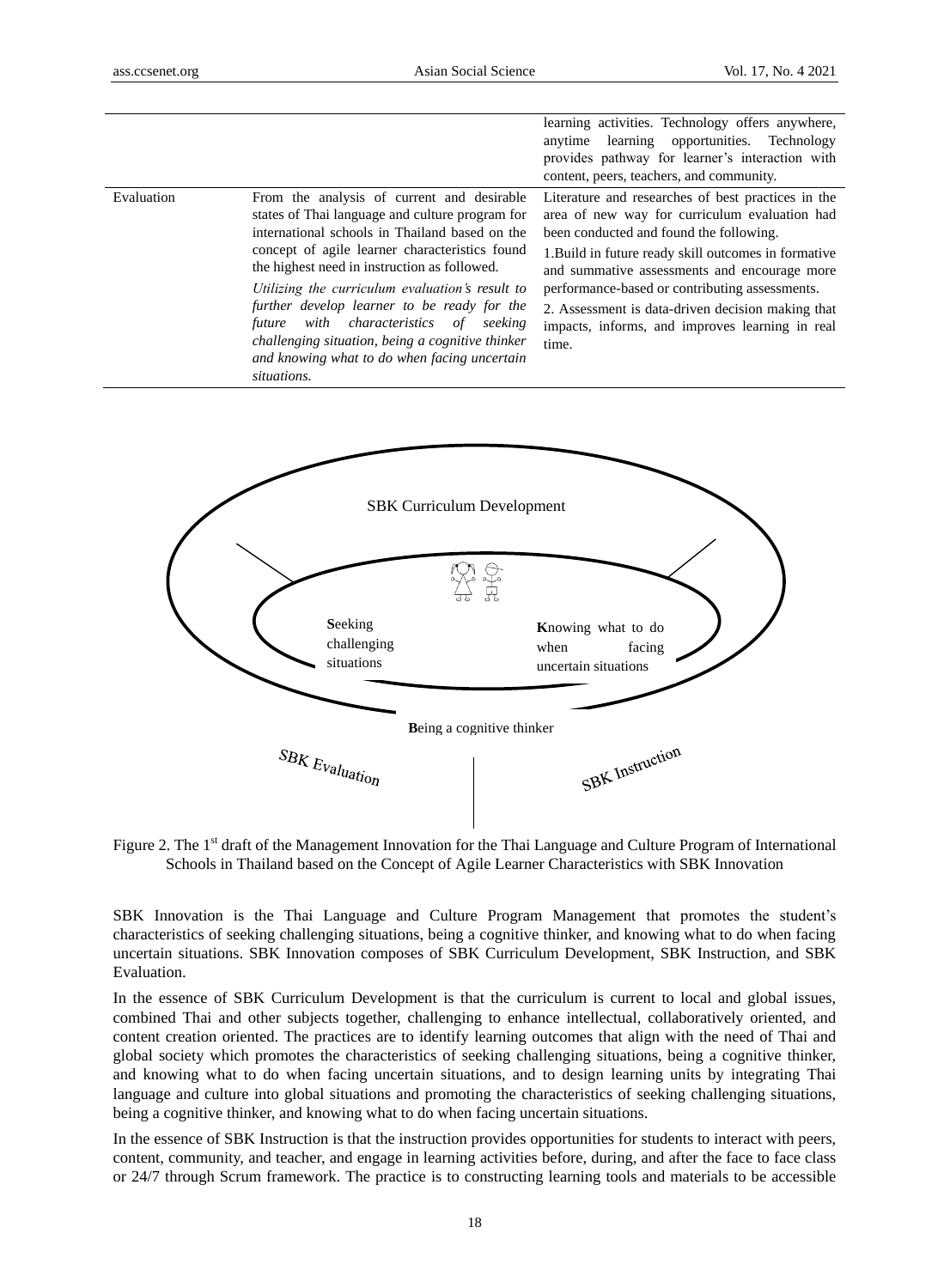anytime and anywhere with the characteristics of seeking challenging situation, being a cognitive thinker, and knowing what to do when facing uncertain situations.

In the essence of SBK Evaluation is that the evaluation inspects future-ready pathways for students. The practice is to utilize the curriculum evaluation's result to further develop learners to be ready for the future with characteristics of seeking challenging situations, being a cognitive thinker, and knowing what to do when facing uncertain situations.

|  | Table 4. Demographic data of the experts and stakeholders evaluating innovation's feasibility and suitability |  |
|--|---------------------------------------------------------------------------------------------------------------|--|
|  |                                                                                                               |  |

| Group    | Demographic Information                                     | Total         |            |  |
|----------|-------------------------------------------------------------|---------------|------------|--|
|          |                                                             | Quantity      | Percentage |  |
|          | Expert in the areas of innovation and management innovation | ∍             | 22.22      |  |
| $\gamma$ | Expert in the area of agile learner characteristics         |               | 22.22      |  |
| 3        | Thai Headmaster / Headmistress                              | $\mathcal{L}$ | 22.22      |  |
|          | Thai teacher from grade 1-12                                | 3             | 33.34      |  |
|          | <b>TOTAL</b>                                                | Q             | 100        |  |

## Table 5. Evaluation of the  $1<sup>st</sup>$  draft of the innovation

| <b>Ouestion</b> | Description                               |       | Number of People |  |  |
|-----------------|-------------------------------------------|-------|------------------|--|--|
|                 |                                           | Agree | Disagree         |  |  |
|                 | Innovation title                          | 6     | 3                |  |  |
| ∍               | Principle and rationale of the innovation | 9     | 0                |  |  |
| 3               | Objective of the innovation               | 9     | 0                |  |  |
| 4               | Result of the innovation                  |       | 2                |  |  |
|                 | Innovation features                       | 8     |                  |  |  |
| 6               | Structure and infographic of innovation   |       | 4                |  |  |
|                 | Essence, practice, and benchmark          |       | $\overline{c}$   |  |  |
| 8               | Implementation                            | 9     | 0                |  |  |

The result presented in Table 5 revealed that the majority of the experts and stakeholders agreed with the feasibility and suitability of the 1<sup>st</sup> draft of the innovation. Additional comments were recorded for further adjustment and resulted in the 2<sup>nd</sup> draft of the innovation titled "SWABK". The characteristic in the affective domain of welcoming feedback and criticism with the highest PNImodified was added so that characteristics from all three learning domains were covered. There was the rearrangement of each characteristic's abbreviation in order to make the innovation title easy to call and remember. "A" standing for agile learner has been added so that the innovation title can be pronounced as a word. SWABK aims to develop three elements which are the curriculum development, the instruction, and the evaluation that enable international schools to develop its management that leads to promoting the future-ready characteristics among students as follows.

S = Seeking challenging situations: Students are courageous to stepping out of their comfort zone to explore and try new experiences which lead to constantly new learning.

W= Welcoming feedback and criticism: Students practice giving constructive criticism and critically listen to other's criticism to refine their work, their ways of learning and practices to achieve their set goals.

A= Agile Learner

B= Being a cognitive thinker: Students are able to think critically, connect and apply what they have already known to new knowledge to benefit their current work.

K= Knowing what to do when facing uncertain situations: Students calmly figure out ways to overcome hurdles and obstacles to finally accomplish their goals.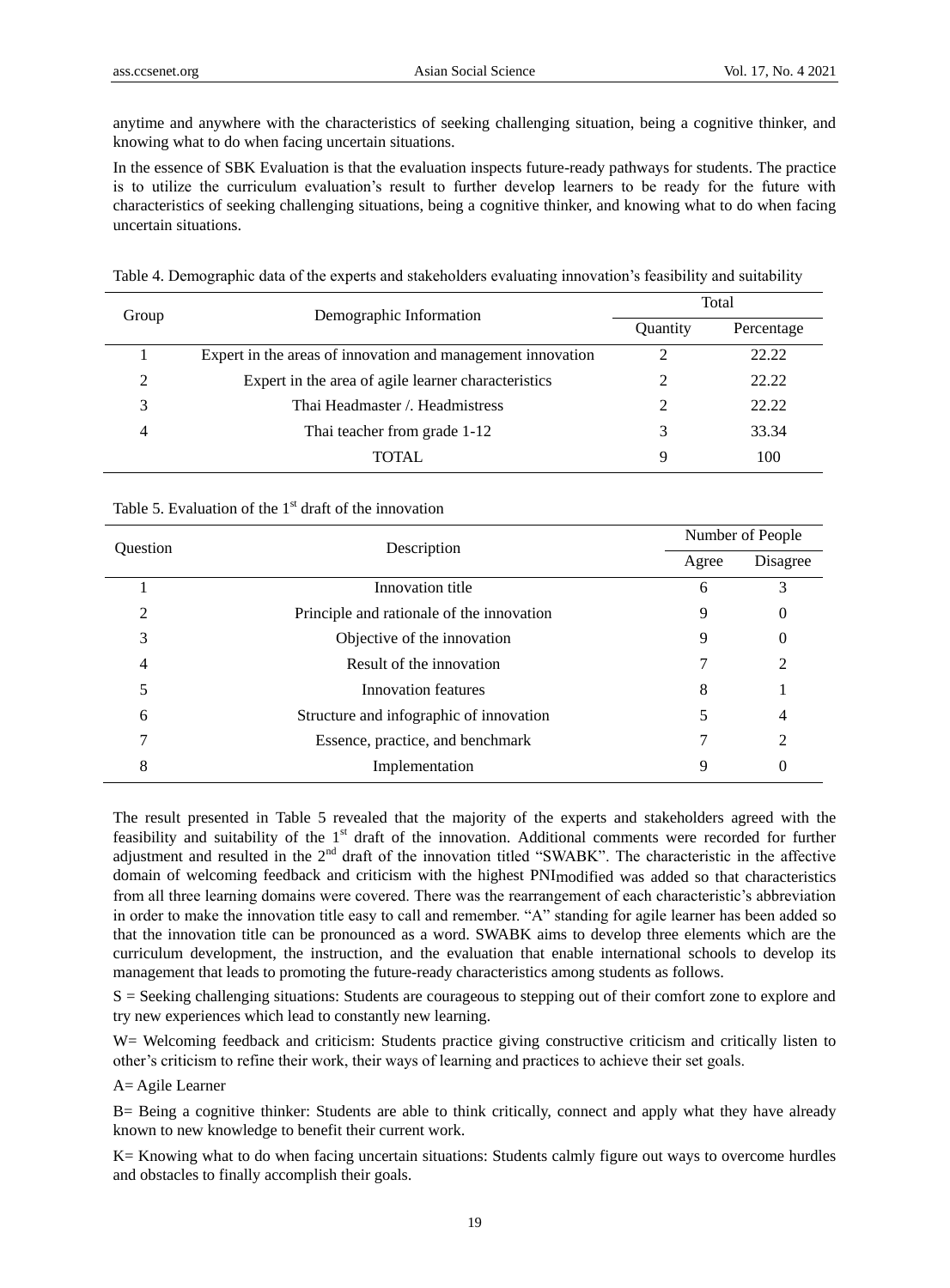

Figure 3. Structure and Infographic of Innovation "SWABK"

## **4. Discussion**

"SWABK" the management innovation of the Thai language and culture program developed from this research study is suitable to promote expected characteristics: seeking challenging situations, being a cognitive thinker, welcoming feedback and criticism, and knowing what to do when facing uncertain situations.

4.1 The curriculum development with SWABK innovation would craft a curriculum that is flexible and adjustable to change, current to local and global society, relevant to students, interdisciplinary, collaborative, and promoting the expected characteristics: seeking challenging situations, welcoming feedback and criticism, being a cognitive thinker, and knowing what to do when facing uncertain situations. Schools must transform curriculum for the  $21<sup>st</sup>$  century in order to have an impact on the wellbeing and fulfillment of today's students and future generations. According to the International Bureau of Education (IBE) document, the curriculum needs to be reconceptualized as follows (Marope, Griffin, & Gallagher, 2017).

- 1. The first operational tool for ensuring the sustained development relevance of education and learning systems
- 2. A catalyst for innovation, disruption, and social transformation
- 3. A force for social equity, justice, cohesion, stability, and peace
- 4. An integrative core of education systems
- 5. An enabler of lifelong learning
- 6. A determinant of the quality of education and learning
- 7. A determinant of key cost drivers of education and learning system
- 8. A lifelong learning system in its own right

SWABK innovation flows along with the future competencies mentioned in IBE document; lifelong learning, self-agency, interactively using diverse tools and resources, interacting with others, interacting with the world, multi-literateness, and trans-disciplinary (Marope & et al., 2017). Lifelong learners seek new knowledge, explore the unknown and challenging situations, they basically know how to learn. Self-agency is a drive to empower you to figure out the unknown situations and lead to success and fulfilled life. Trans-disciplinary curriculum requires cognitive thinking to integrate knowledge from various disciplines into a new application. Learning should no longer be isolated by subjects.

4.2 The instruction with SWABK innovation would design learning units that provide interactions between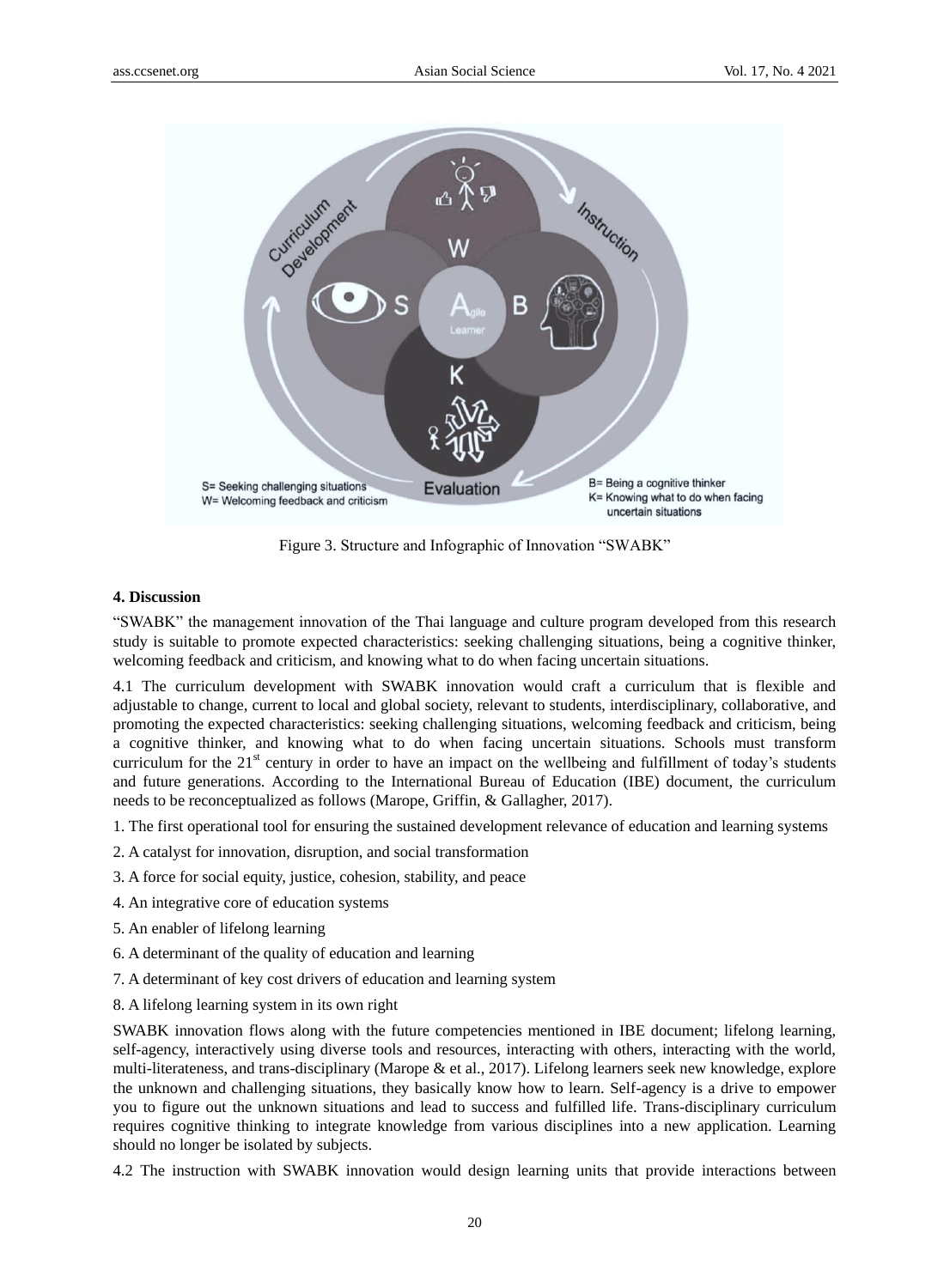students and content, peers, teacher, or community anytime anywhere. The instruction should be sensitive to the differences of each student of individual strengths and needs and provide interaction that is prompt and responsive. Variety of learning activities and embedded technology are clearly witnessed. With today's technology, teaching and learning can happen anytime anywhere, the learning can begin even before students enter the classroom. Providing real-time feedback can easily happen. When it comes time to assign work, differentiation can be handled at ease.

4.3 The evaluation with SWABK innovation would provide various types of assessments to serve different learning needs which contain three phases of assessment: for, as, of learning. Schools have been practicing the assessment of knowledge for as long as we could remember. This ineffective assessment must be reformed nimbly because it obstructs cognitive thinking. Assessment needs to inform the learning and should involve students during planning the success criteria and even selecting assessment tasks. Student's self-, or peer assessment during the learning process to improve learning should be conducted. Finally, assessment of learning to showcase performance as a product or result of the learning should be evidenced. All three phases of assessment evolve expected characteristics; seeking challenging situations, welcoming feedback, and criticism, being a cognitive thinker, and knowing what to do when facing uncertain situations.

#### **5. Conclusion**

The rapid change of the world today has created a question whether what schools teach students today, it would still be useful for students to live successful lives in the future. Also, the rise of international schools in Thailand has generated another question on the effectiveness of the Thai language and culture program in international schools that would definitely affect the lives of Thailand's future leaders. Students who study in international schools are from well to do family judging by the tuition fee. Therefore, it is fair to say they will become our future leaders in economic, political or society. Thai language and culture program has an important role to pave the way for stability for our students in the future, and to serve as a tool to instill characteristics needed to live life successfully in the future. Agile learner characteristics are believed to shape and prepare our students to be ready for the future.

The research findings show that the process of curriculum development needs to identify learning outcomes that align with the need of Thai and global society promoting characteristic of seeking challenging situations, and to design learning units by integrating Thai language and culture into global situations promoting characteristic of being goal-oriented. What students learn is essential to determine how students learn. Thai teachers in international schools need to include not only Thai but global context when developing curriculum. The curriculum needs to be current and relevant to students. Schools that still use Thai subject textbooks as used in Thai school need to urgently consider revising the curriculum. It is not mandatory for international schools to use the text as used in Thai schools as long as schools develop its Thai curriculum following within the OPEC's Thai language and culture curriculum standards. It might seem justified to use the same textbooks as used in Thai subject in Thai schools, Thai national students in international schools could be Thai literate just like Thai students in Thai schools. We could only wish for this thinking to work. Thai class in international schools need to integrate other subjects into it as well. For instance, when learning Thai history, other country's history can be learned by comparing or contrasting and debating good or bad lesson learned from each nation's history. Schools that already use their own developed curriculum should revisit whether it is current to Thai and global society and relevant to students. Performance rubric to assess expected characteristics should be created. Based on the research finding, identifying learning standard basing on proficiency level is currently being handled in the satisfactory level. Stage not age is the key word here. International schools value the differences among students and believe that each and every student is unique in his/her own way. One size does not fit all. With suitable learning activity, students would progress accordingly on his/her proficiency level.

The research findings show that teachers need to construct learning tools and materials to be accessible anytime and anywhere promoting characteristics of being goal-oriented and welcoming feedback and criticism. Learning is unnecessary happening only in the physical classroom with students physically in front of a teacher. Technology can be utilized as a learning and teaching tool that students can interact with the learning at their own pace beyond the classroom setting. Now a day, there are many technological platforms and apps that teachers can use as asynchronous lessons for students to revisit after the physical class for better understand the learned concept or pre-study before coming to the physical class with questions or some background knowledge to further explore collaboratively in the class. The used platform should be interactive that students can either post responses, ideas or ask questions, and generate interactions not only between teacher to students but students to students which provides the opportunity to practice on both feedback giving and receiving. Students should also practice being goal oriented to manage their learning effectively. The autonomy of their learning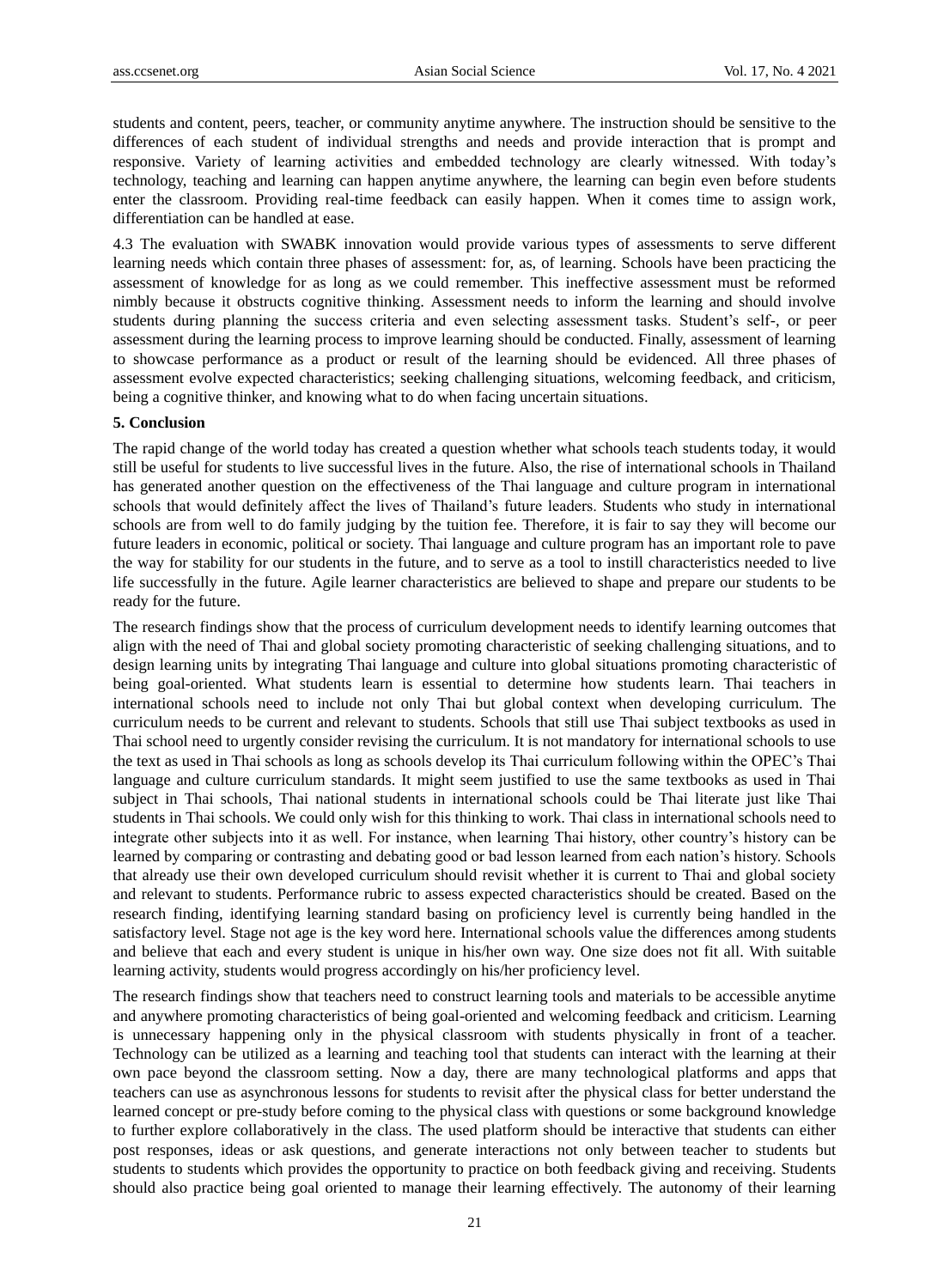needs to be structured by students in order to reach expected learning goals. Based on the research findings, the following areas are currently being handled in the satisfactory level; identifying learning objectives aligning with learning outcomes, constructing learning activities connecting to the community and engaging learners at each proficiency level, and identifying assessment evidence suitably to each learner differences. These practices align with the best practice under the curriculum development that student's different learning needs are highly valued. Also learning activity connecting to community is commonly witnessed in international schools. Students annually engage in at least one project related to the community such as fundraising for orphanages, for smile operation, or for book donation to local Thai schools. Students learn to be caring citizens of the community they live in.

The research findings show that teachers need to utilize the evaluation result to further develop learners to be ready for the future promoting the characteristic of being goal-oriented. Teachers need to examine starting from the curriculum, instruction and evaluation whether it is future-ready and serves student's different learning needs. Assessment should occur before, during and after the learning. Especially during the learning is frequent in nature to inform where students are at so that teachers can adjust learning activity to meet the student's needs. Students also need to set their learning goals for each class. Self- and peer assessment should be common practices during the learning to see whether the set goal has been met or areas needed improvement. At the completion of learning, student's knowledge should be assessed as how students apply the learned knowledge into creation for an artefact. Based on the research findings, the following areas are currently being handled in the satisfactory level; examining learner's quality according to indicated learning outcomes, examining curriculum's suitability to Thai and global societies, and examining the instructions reflection on differences of each learner. This reflects the management cycle that there is an assessment at the end in each element starting from the quality of learners that need to be aligned with the outcomes, the suitability of what students learn, any adjustment needed, and student's engagement suitable for each student's learning needs.

#### **References**

- Admin. (2019). *Update tuition fee of 24 international schools in Thailand for 2019-2020 school year.* Retrieved from <https://campus.campus-star.com/education/54725.html>
- Anderson, J. (2017). *The Agile Learner*. Australia: Hawker Brownlow Education.
- Bangkok, I. S. (2016). *ISB Profile.* Retrieved from [https://www.isb.ac.th/images/2016/10/ISB\\_Profile\\_2016-2017.pdf](https://www.isb.ac.th/images/2016/10/ISB_Profile_2016-2017.pdf)
- Board, O. o. t. N. E. a. S. D. (2018). *National Strategy 2018-2037 (Summary)*. Bangkok: National Strategy Secretariat Office Retrieved from [http://nscr.nesdb.go.th/wp-content/uploads/2019/04/NS\\_Eng\\_A5.pdf](http://nscr.nesdb.go.th/wp-content/uploads/2019/04/NS_Eng_A5.pdf)
- Burke, W., Roloff, K., & Mitchinson, A. (2016). *Learning agility: A new model and measure* (Working Paper).
- CIS. International Accreditation. Retrieved from <https://www.cois.org/for-schools/international-accreditation>
- De Meuse, K. P., Dai, G., & Hallenbeck, G. S. (2010). Learning agility: A construct whose time has come. *Consulting Psychology Journal: Practice and Research, 62*(2), 119. https://doi.org/10.1037/a0019988
- Doyle, A. (2019). *Top 10 Leadership Skills: Leadership Skills Employers Look For.* Retrieved from <https://www.thebalancecareers.com/top-leadership-skills-2063782>
- EDT. *International Schools Quality Mark*. Retrieved from<https://www.educationdevelopmenttrust.com/search>
- Education, T. S. o. t. C. o. (2017). *National Education Plan 2017-2036*. The Secretariat of the Council of Education. Retrieved from<http://www.lampang.go.th/public60/EducationPlan2.pdf>
- Galagan, P. (2015). The Quest for the Agile Learner. *TD Magazine*. Retrieved from <https://www.td.org/magazines/td-magazine/the-quest-for-the-agile-learner>
- GROUP, L. M. *Innovation: It doesn't have to be so hard.* Retrieved from <https://www.leanmethods.com/resources/articles/innovation-it-doesnt-have-be-so-hard/>
- Hallenbeck, G., Swisher, V., & Orr, J. E. (2011). Seven faces of learning agility-Smarter ways to define, deploy, and develop high-potential talent. *Korn Ferry Institute.* Retrieved from [http://www.](http://www/)kornferry.com/media/lominger\_pdf/Seven\_faces\_of\_learning\_agility.pdf
- Hattori, S. (2015). *The McKinsey Edge: Success Principles from the World's Most Powerful Consulting Firm: McGraw Hill Professional.*
- Hengsberger, A. (2018). *The 4 phases of innovation.* Retrieved from <https://www.lead-innovation.com/english-blog/the-4-phases-of-innovation>